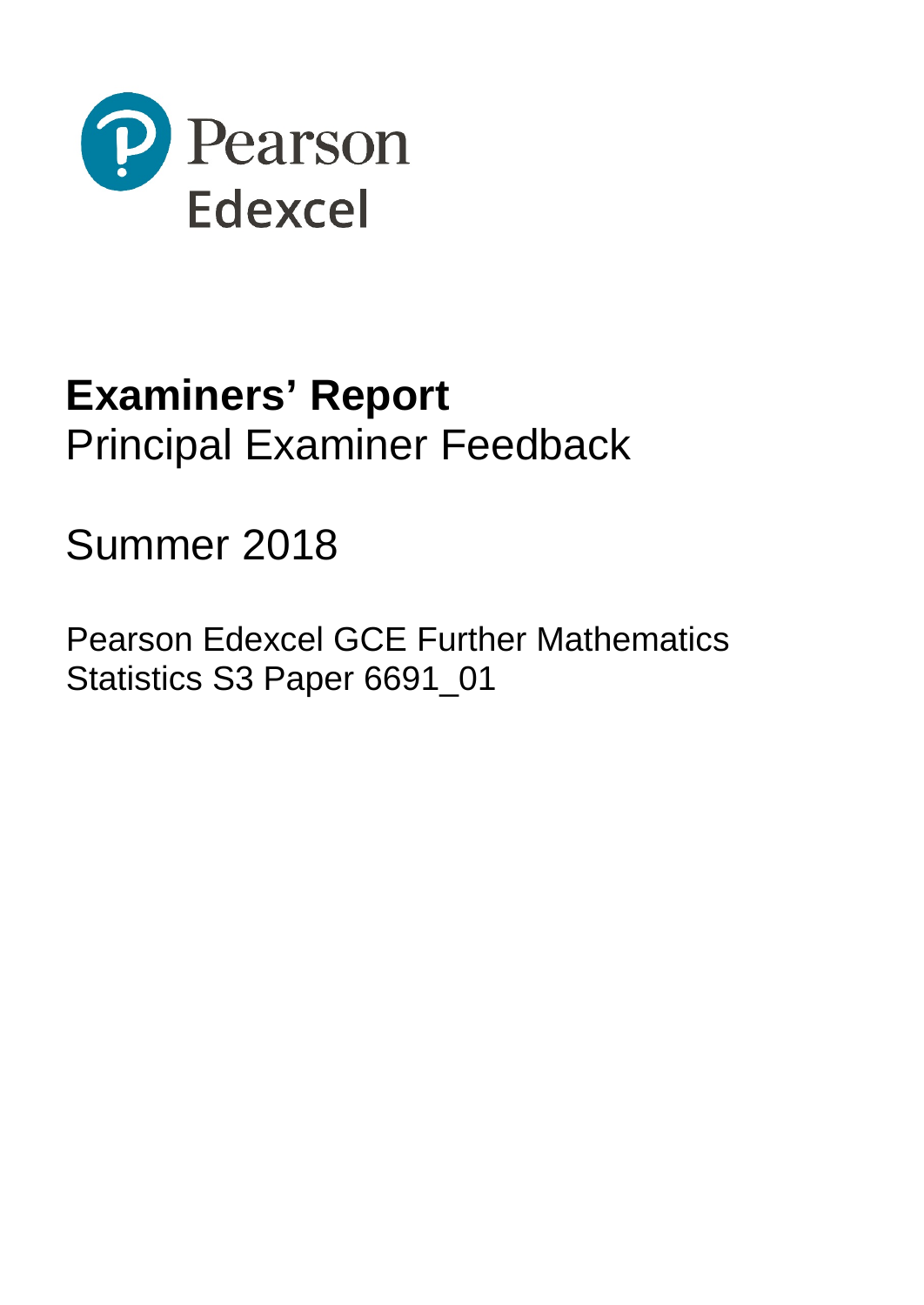## **Edexcel and BTEC Qualifications**

Edexcel and BTEC qualifications are awarded by Pearson, the UK's largest awarding body. We provide a wide range of qualifications including academic, vocational, occupational and specific programmes for employers. For further information visit our qualifications websites at [www.edexcel.com](http://www.edexcel.com/) or [www.btec.co.uk.](http://www.btec.co.uk/) Alternatively, you can get in touch with us using the details on our contact us page at [www.edexcel.com/contactus.](http://www.edexcel.com/contactus)

## **Pearson: helping people progress, everywhere**

Pearson aspires to be the world's leading learning company. Our aim is to help everyone progress in their lives through education. We believe in every kind of learning, for all kinds of people, wherever they are in the world. We've been involved in education for over 150 years, and by working across 70 countries, in 100 languages, we have built an international reputation for our commitment to high standards and raising achievement through innovation in education. Find out more about how we can help you and your students at: [www.pearson.com/uk](http://www.pearson.com/uk)

Summer 2018 Publications Code 6691\_01\_1806\_ER All the material in this publication is copyright © Pearson Education Ltd 2018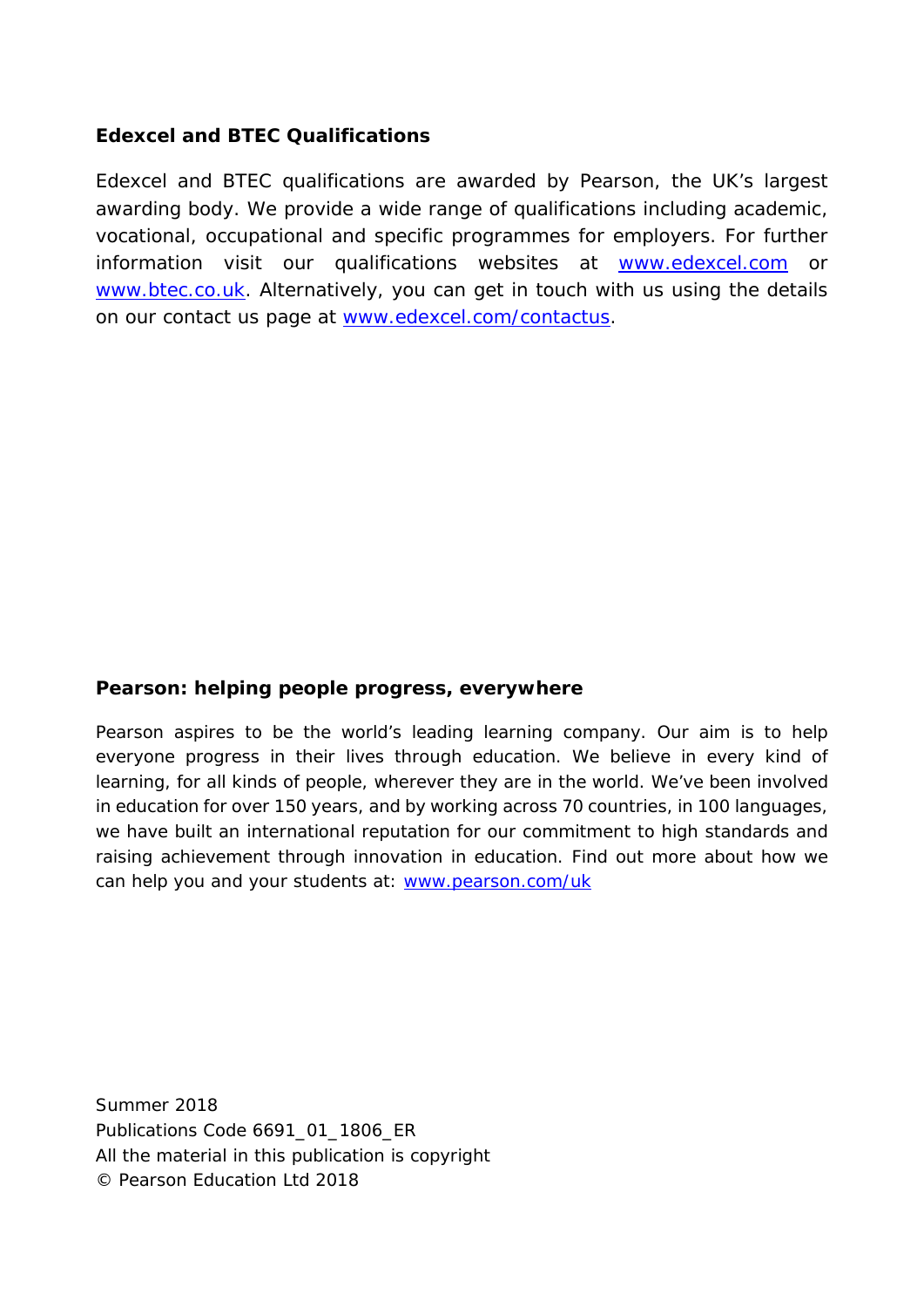#### **Introduction**

Candidate performance was excellent, and questions were answered very well with many fully correct solutions. Weaker candidates found the paper accessible and standard methods were well known and applied accurately. There were very few candidates who seemed unprepared for this paper.

#### **Report on individual questions**

#### **Question 1**

This question proved to be a good start to the paper for almost all candidates with a large majority scoring nearly full marks. Unfortunately, not all candidates provided enough context for their conclusions in part (b) and part (d). It was noticeable that some candidates did, but only for only one of the two relevant parts. The method and calculation for Spearman's rank correlation was well known and almost always accurately calculated. A few candidates made occasional errors in their ranking of one of the variables, but typically their working was clear which minimised the loss of marks. In part (e), many candidates were aware that the conclusions to part (b) and part (d) probably meant that there may be some sort of non-linear relationship between the variables.

### **Question 2**

A variety of attempts were seen to part (a), most of which earned some marks. Some were long-winded, others were vague and imprecise. There were also some very impressive responses which demonstrated not just sound understanding of the statistics, but also excellent communication skills. Many candidates were awarded all the marks in part (b), with an organised, clear and accurately carried out significance test. The most common error related to the hypotheses. Some candidates used incorrect notation, for example  $\bar{x}_p$  instead of  $\mu_p$  etc. A few candidates failed to identify, for example,  $\mu_1$  and  $\mu_2$  and unfortunately it was not unusual to see a null

hypothesis of  $H_0: \mu_p = \mu_s$ , or even  $H_0: \mu_p \leq \mu_s + 6$ . Later in part (b) some candidates wrote, inexplicably "1.188... > 1.6449, so reject  $H_0$ ".

Many candidates came close to scoring marks by mentioning the Central Limit Theorem in part (c) but omitted to mention the large sample sizes. Some candidates stated an assumption was necessary, even when the Central Limit Theorem applied.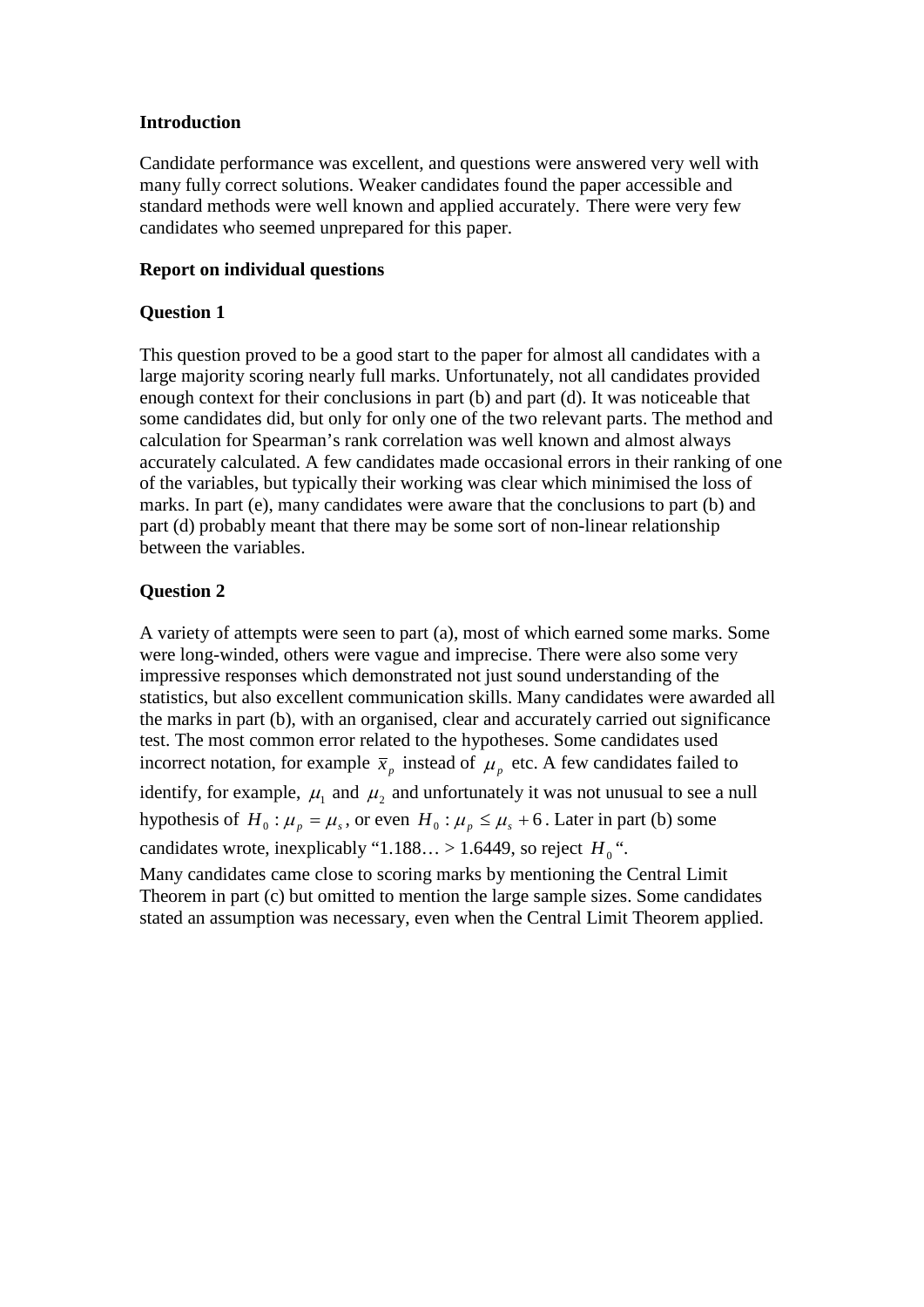#### **Question 3**

Candidates often scored all four marks in part (a). Only a few candidates were unfamiliar with a correct method or formula for an unbiased estimate of variance. A variety of alternative methods were seen and implemented correctly. There were also many candidates earning full marks in part (b). However, many of them started slowly, including many probability statements before arriving at a correct equation. One complicating factor was multiplication by two. A number of candidates included the factor of 2 on the right-hand side only leading to an incorrect equation of

$$
0.1 = 2 \times 2.5758 \times \frac{0.5}{\sqrt{n}}.
$$

#### **Question 4**

The majority of candidates were familiar with the theory, but not all earned all the marks for part (a). A significant proportion of candidates did not attempt to find the

width of the confidence interval. Expressions such as  $\mu \pm 2.5758 \times \frac{\sigma}{\sqrt{120}}$  were often

seen. This was only a problem for those candidates who used this expression to find half of the required width. Some candidates multiplied by two at some point and arrived at the correct answer. Other candidates started, possibly more efficiently, with

the expression  $2 \times 2.5758 \times \frac{\sigma}{\sqrt{120}}$ . There were some completely correct solutions to

part (b) however, many candidates neglected to follow at least one of the instructions in the question. Even when candidates did attempt to state the significance level, this was not always correct with 5% seen on many occasions, although 2.5%, 90% and 1.645 were also seen. Many candidates did earn full marks in part (c). It was not uncommon for candidates to be under the impression that the mid-point of the confidence interval was 6, rather than 5.695, which resulted in an incorrect method.

#### **Question 5**

This proved to be a very well answered question for a majority of candidates. In part (a) and part (b) some confusion over notation was evident, the difference between 3*C* and  $C_1 + C_2 + C_3$  for example, but otherwise they were well done. On this occasion most candidates made the correct decisions when calculating the variance in both parts. Inevitably, there were those who failed to square the 3 in part (a) and those who did square the 8 and 3 in part (b). Occasionally there was some confusion at times over which tail was required. In part (c) many candidates did not sufficiently refer back to the context required.